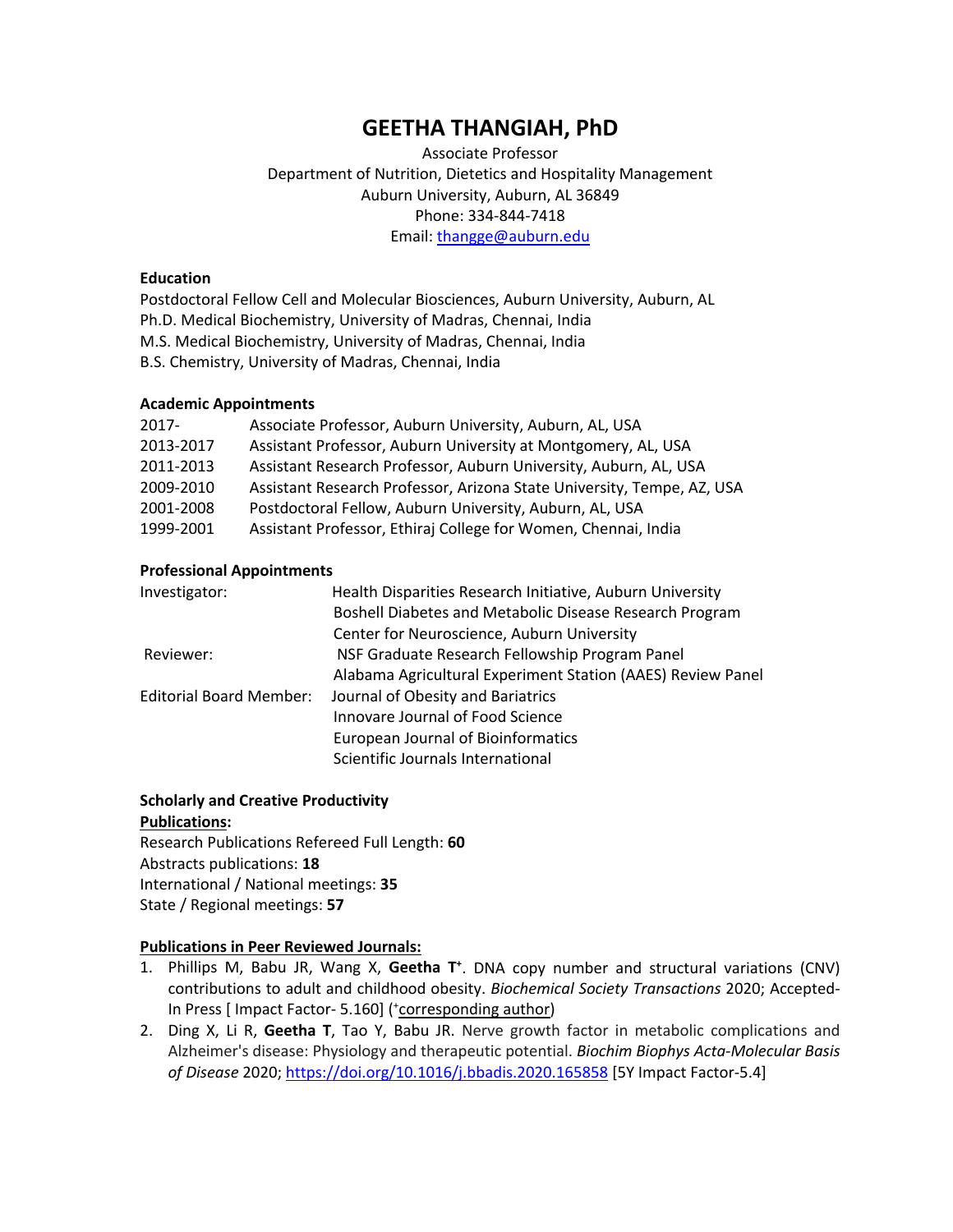- 3. Li R, **Geetha T,** Al-Nakkash L, Broderick T, Babu JR. Beneficial effect of genistein on diabetes- induced brain damage in ob/ob mouse model. *Drug Des Devel Ther.* 2020; Accepted-In Press [15%; IF- 3.216]
- 4. Selvaraju V, Venkatapoorna C, Babu JR, **Geetha T+** . Salivary amylase gene copy number is  associated with the obesity and inflammatory markers in children. *Diabetes Metab. Syndr. Obes.*  2020; 13: 1695-1701 [IF- 3.319] (\*corresponding author)
- 5. Williams A, Babu JR, Wadsworth D, Burnett D, Geetha T<sup>+</sup>. The effects of vitamin D on metabolic profiles in women with polycystic ovary syndrome: A systematic review. *Hormone and Metabolic Research* 2020; May 18; DOI: 10.1055/a-1160-9902 [Impact Factor- 2.562] ( + corresponding author)
- 6. Ayine P, Selvaraju V, Venkatapoorna C, **Geetha T+** . Parental feeding practices in relation to maternal education and childhood obesity. *Nutrients* 2020; 12: 1033 [Impact Factor- 4.546] ( + corresponding author)
- 7. Venkatapoorna C, Ayine P, Selvaraju V, Parra EP, Koenigs T, Babu JR, **Geetha T+** . The relationship between obesity and sleep timing behavior, television exposure, and dinnertime among elementary school-age children. *J. Clin. Sleep Med.* 2020; 16: 129-136 [Impact Factor 3.396] ( + corresponding author)
- 8. Selvaraju V, Ayine P, Fadamiro M, Babu JR, Brown M, Geetha T<sup>+</sup>. Urinary Biomarkers of Inflammation and Oxidative Stress Are Elevated in Obese Children and Correlate with a Marker of Endothelial Dysfunction. *Oxid. Med. Cell. Longev.* 2019; 9604740. [Impact Factor: 4.936] ( + corresponding author)
- 9. Sycheva M, Sustarich J, Zhang Y, Selvaraju V, Geetha T<sup>+</sup>, Gearing M, Babu JR<sup>+</sup>. Pro-Nerve Growth Factor Induces Activation of RhoA Kinase and Neuronal Cell Death. *Brain Sci.* 2019; 9(8). [Impact Factor: 2.786] (\*corresponding author)
- 10. Selvaraju V, Babu JR, Geetha T<sup>+</sup>. Association of salivary C-reactive protein with the obesity measures and markers in children. *Diabetes Metab. Syndr. Obes.* 2019; 12: 1239-1247 [Impact Factor 3.319] (*torresponding author*)
- 11. Venkatapoorna C, Ayine P, Parra EP, Koenigs T, Phillips M, Babu JR, Sandey M, **Geetha T+** . Association of salivary amylase (AMY1) gene copy number with obesity in Alabama elementary school children. Nutrients 2019; 11: 1379 [Impact Factor 4.196] (*'corresponding author*)
- 12. Chester B, Babu, JR, Greene M, **Geetha T+** . The effects of popular diets on type 2 diabetes management. *Diabetes Metab. Res. Rev.* 2019; e3188 [Impact Factor 3.904] (torresponding author)
- 13. Vines K, Li R, Geetha T<sup>+</sup>, Broderick T.L, Carroll C.C, Babu J.R. Nerve growth factor TrkA signaling in streptozotocin-induced type 1 diabetes rat brain. *Biochem. Biophys. Res. Commun.* 2019; 514: 1285-1289. [Impact Factor: 2.559] (*'corresponding author*)
- 14. Li R, Zhang Y, Rasool S, Geetha T<sup>+</sup>, Babu J.R. Effects and underlying mechanisms of bioactive  compounds on type 2 diabetes mellitus and Alzheimer's disease. *Oxid. Med. Cell. Longev.* 2019: 8165707. [Impact Factor: 4.936] (*'corresponding author*)
- 15. Chester B, Stanely WG, Geetha T<sup>+</sup>. Quick guide to type 2 diabetes self-management education:  creating an interdisciplinary diabetes management team. *Diabetes Metab. Syndr. Obes.* 2018; 11: 641-645. [IF-3.319] (*'corresponding author*)
- 16. Rasool S, Geetha T<sup>+</sup>, Broderick TL, Babu JR. High fat with high sucrose diet leads to obesity and induces myodegeneration. Front. Physiol. 2018; 9: 1054. [IF-3.394] (tcorresponding author)
- 17. Kothari V, Luo Y, Tornabene T, O'Neill AM, Greene MW, **Geetha T**, Babu JR. High fat diet induces  brain insulin resistance and cognitive impairment in mice. *Biochim Biophys Acta-Molecular Basis of Disease* 2017; 1863: 499-508. [5Y IF-5.4]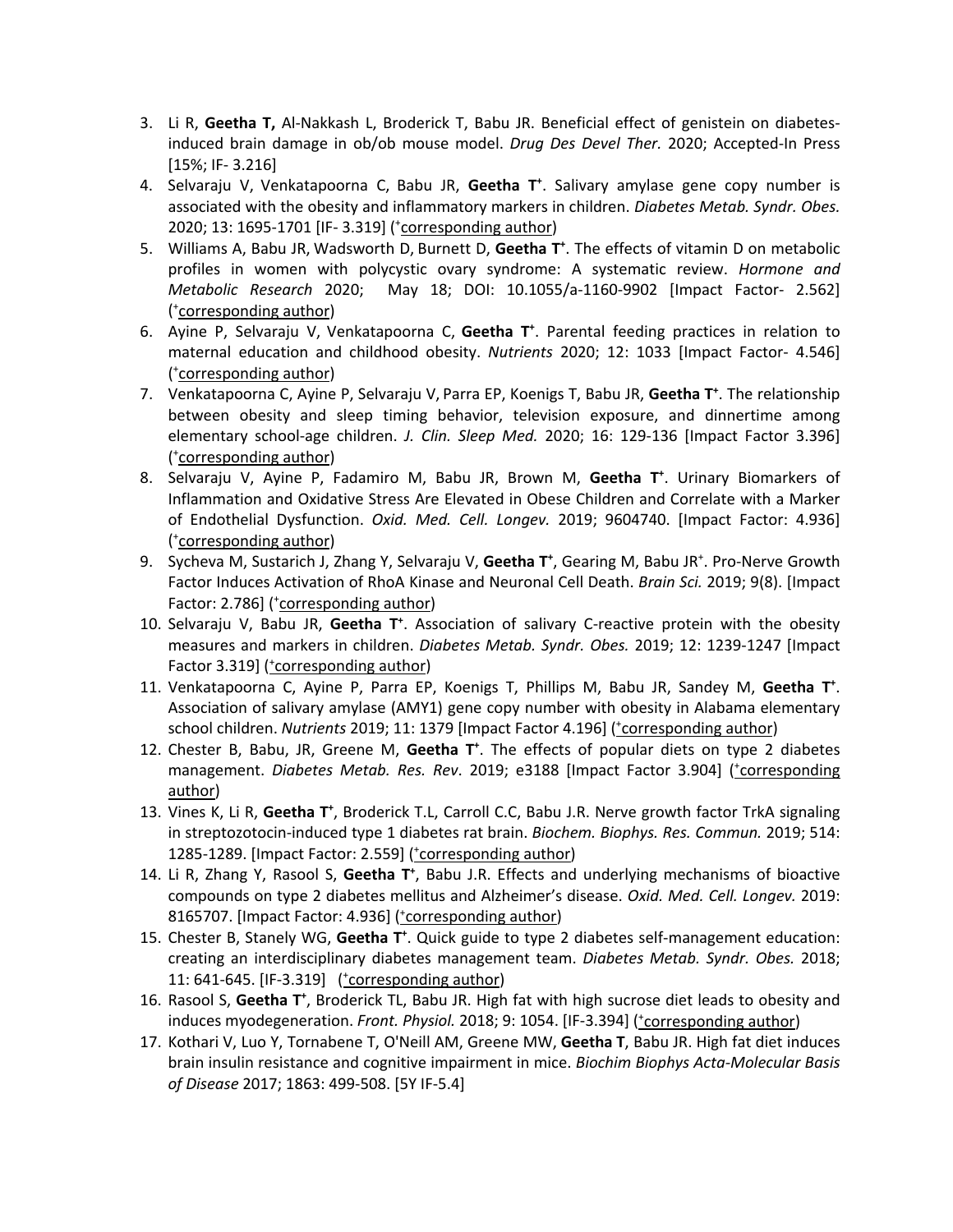- 18. Rege SD, Geetha T<sup>+</sup>, Broderick TL, Babu JR. Can Diet and Physical Activity limit Alzheimer's disease Risk? Current Alzheimer's Research 2017; 14: 76-93. [5Y IF-3.93] (*torresponding author*)
- analogous to Alzheimer's disease. *Journal of Neurochemistry* 2015; 133: 919-925. [5Y IF-4.28] 19. Zheng C, Geetha T<sup>+</sup>, Gearing M, Babu JR. Amyloid β-abrogated TrkA ubiquitination in PC12 cells ( **+** corresponding author)
- 20. Rege SD, **Geetha T**, Broderick TL, Babu JR. Resveratrol protects β amyloid induced oxidative damage and memory associated proteins in H19-7 hippocampal neuronal cells. *Current Alzheimer Research* 2015; 12: 147-156. [5Y IF-3.93]
- 21. Pondugula SR, Flannery PC, Apte U, Babu JR, **Geetha T**, Rege SD, Chen T, Abott KL. Mg2+/Mn2+- dependent phosphatase 1A is involved in regulating pregnane X receptor-mediated cytochrome p450 3A4 gene expression. *Drug Metabolism and Disposition* 2015; 43: 385-391. [5Y IF-3.61]
- 22. Zheng C, **Geetha T**, Babu JR. Failure of ubiquitin proteasome system: Risk for neurodegenerative diseases. *Neurodegenerative Diseases* 2014; 14: 161-175. [5Y IF-3.51]
- 23. Rege SD, **Geetha T**, Griffin GD, Broderick TL, Babu JR**.** Neuroprotective effects of resveratrol in Alzheimer pathology. *Frontiers in Aging Neuroscience* 2014; doi: 10.3389/fnagi.2014.00218 [IF-4.34]
- 24. Desai G, Zheng C, **Geetha T**, Mathews ST, White BD, Huggins KW, Zizza CA, Broderick TL, Babu JR**.** The pancreas-brain axis: Insight into disrupted mechanisms associating type 2 diabetes and Alzheimer disease. *Journal of Alzheimer's disease* 2014; 42:347-356. [IF-4.15]
- 25. Rege SD, Kumar S, Wilson D, Tamura L, **Geetha T**, Mathews ST, Huggins KW, Broderick TL, Babu JR. Resveratrol protects the brain of obese mice from oxidative damage. *Oxidative Medicine and Cellular Longevity* 2013; doi: 10.1155/2013/419092 [IF-3.52]
- 26. Geetha T<sup>+</sup>, Rege SD, Mathews SE, Meakin SO, White MF, Babu JR. Nerve growth factor Receptor TrkA, a new receptor in insulin signaling pathway in PC12 cells. *Journal of Biological Chemistry*  2013; 288: 23807-23813. [IF-4.8] ( **<sup>+</sup>** corresponding author)
- Neurodegenerative Diseases. **ISRN Neurology** 2013; 2013:375852. doi: 10.1155/2013/375852. 27. Rege SD, **Geetha T**, Pondugula S, Zizza C, Wernette C, Babu JR. Non-coding RNAs in
- 28. **Geetha T**, Zheng C, McGregor WC, White DB, Diaz-Meco MT, Babu JR. TRAF6 and p62 inhibit amyloid β-induced neuronal death through p75 neurotrophin receptor. *Neurochemistry International* 2012; 61: 1289-1293. [5Y IF-3.09]
- 29. **Geetha T**, Zheng C, Vishwaprakash N, Broderick TL, Babu JR. Sequestosome 1 / p62, a scaffolding protein, is a newly identified partner of IRS-1. *Journal of Biological Chemistry* 2012; 287: 29672- 29678. [IF-4.8]
- 30. **Geetha T**, Langlais P, Caruso M, Yi Z. Identification of protein phosphatase 1 regulatory subunit 12A and catalytic subunit  $\delta$  as new members in insulin signaling. Journal of Endocrinology 2012; 214: 437-443. [5Y IF-3.9]
- 31. **Geetha T**, Zheng C, Unroe B, Sycheva M, Kluess H, Babu JR. Polyubiquitination of the neurotrophin receptor p75 directs neuronal cell survival. *Biochemical and Biophysical Research Communications* 2012; 421: 286-290. [5Y IF-2.29]
- 32. **Geetha T**, Vishwaprakash N, Sycheva M, Babu JR. Sequestosome 1 / p62: Across diseases. *Biomarkers* 2012; 17: 99-103. [5Y IF-2.52]
- 33. Zhang X, Hojlund K, Luo M, Meyer C, **Geetha T**, Yi Z. Novel tyrosine phosphorylation sites of rat skeletal muscle revealed by phosphopeptide enrichment and HPLC-ESI-MS/MS. *Journal of Proteomics* 2012; 75: 4017-4026. [5Y IF-4.03]
- 34. **Geetha T**, Langlais P, Lou M, Mapes R, Lefort N, Chen SC, Mandarino LJ, Yi Z. Label-free receptor substrate-1. *Journal of American Society for Mass Spectrometry* 2011; 22: 457-466. [IFproteomic identification of endogenous, insulin-stimulated interaction partners of insulin 2.95]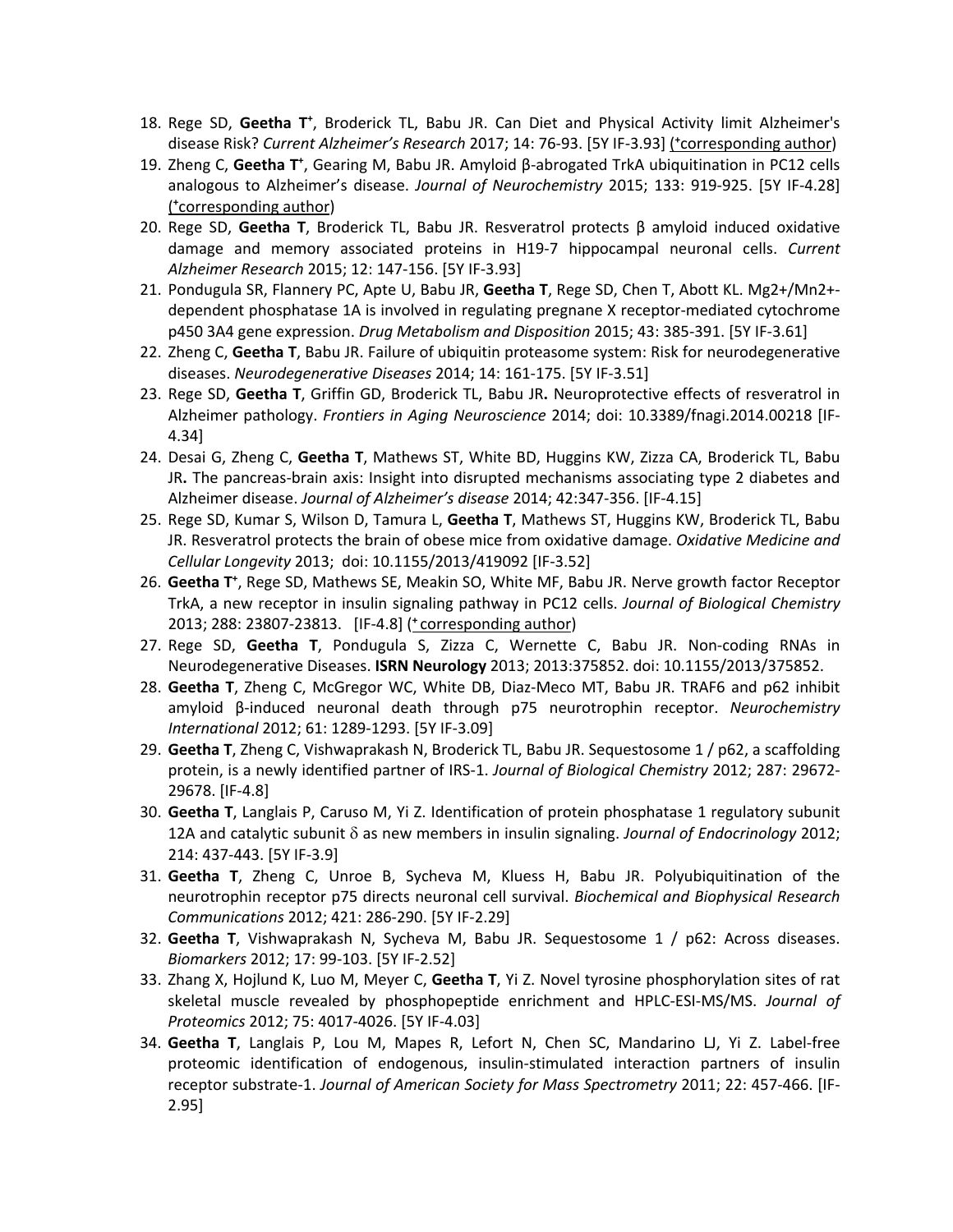- 35. Diarra A, **Geetha T**, Potter P, Babu JR. Signaling of the neurotrophin receptor p75 in relation to Alzheimer's Disease. *Biochemical and Biophysical Research Communications* 2009; 390: 352-356. [5Y IF-2.29]
- 36. Højlund K, Bowen BP, Hwang H, Flynn CR, Madireddy L, **Geetha T**, Langlais P, Meyer C, Mandarino LJ, Yi Z. In vivo phosphoproteome of human skeletal muscle revealed by phosphopeptide enrichment and HPLC-ESI-MS/MS. *Journal of Proteome Research* 2009; 8: 4954-4965. [IF-4.25]
- 37. **Geetha T**, Wooten MW. TrkA receptor endolysosomal degradation is both ubiquitin and proteasome dependent. *Traffic* 2008; 9: 1146-1156. [IF-4.35] <http://www.f1000biology.com/article/id/1108274/evaluation>
- 38. **Geetha T**, Seibenhener ML, Chen L, Madura K, Wooten MW. p62 serves as a shuttling factor for 2008; 374: 33-37. [5Y IF-2.29] TrkA interaction with the proteasome. *Biochemical and Biophysical Research Communications*
- 39. Wooten MW, **Geetha T**, Babu JR, Seibenhener ML, Peng J, Cox N, Diaz-Meco MT, Moscat J. Essential role of SQSTM1/p62 in regulating accumulation of K63-ubiquitinated proteins. *Journal of Biological Chemistry* 2008; 283: 6783-6789. [5Y IF-4.8]
- 40. Jadhav T, **Geetha T**, Jiang J. Wooten MW. Identification of a consensus site for TRAF6/p62 polyubiquitination. *Biochemical and Biophysical Research Communications* 2008; 371: 521-524. [5Y IF-2.29]
- 41. Seibenhener ML, **Geetha T**, Wooten MW. Sequestosome 1/p62 More than just a scaffold. *FEBS Letters* 2007; 581: 175-179. [5Y IF-3.37]
- 42. Wooten MW, **Geetha T**. The role of ubiquitin in neurotrophin receptor signalling and sorting.  *Biochemical Society transactions* 2006; 34: 757-769. [IF-1.58] Invited Review
- 43. Wooten MW, Hu X, Babu JR, Seibenhener, ML, **Geetha T**, Paine MG, and Wooten MC. Signaling, polyubiquitination, trafficking, and inclusions: sequestosome 1/p62's role in neurodegenerative disease. *Journal of Biomedicine and Biotechnology* 2006; 62079-62096. [5Y IF-1.57]
- TrkA directs internalization and signaling. *Molecular Cell* 2005; 20: 301-312. [5Y [IF-15.05](https://IF-15.05)] 44. **Geetha T**, Jiang J, Wooten MW. Lysine 63 polyubiquitination of the nerve growth factor receptor <http://www.f1000biology.com/article/16246731/evaluation>
- 45. **Geetha T**, Kenchappa RS, Wooten MW, Carter BD. TRAF6-mediated ubiquitination regulates nuclear translocation of NRIF, the p75 receptor interactor. *EMBO Journal* 2005; 24: 3859-3868.  $[IF-10.53]$
- 46. Wooten MW, **Geetha T**, Seibenhener ML, Babu JR, Diaz-Meco MT, and Moscat J. The p62  polyubiquitination. *Journal of Biological Chemistry* 2005; 280: 35625-35629. [5Y IF-4.8] scaffold regulates nerve growth factor-induced NF-kappa B activation by influencing TRAF6
- 47. Babu JR**, Geetha T**, Wooten MW. Sequestosome 1/p62 shuttles polyubiquitinated tau for proteasomal degradation. *Journal of Neurochemistry* 2005; 94: 192-203. [5Y IF-4.28]
- *and Cellular Biology* 2004; 24: 8055-8068. [5Y IF-5.22] 48. Seibenhener ML, Babu JR, **Geetha T**, Wong H, Krishna NR, Wooten MW. Sequestosome/p62 is a polyubiquitin chain binding protein involved in ubiquitin proteasomal degradation. *Molecular*
- 49. **Geetha T,** Wooten MW. Association of the atypical protein kinase C-interacting protein p62/ZIP with nerve growth factor receptor TrkA regulates receptor trafficking and Erk5 Signaling. *Journal of Biological Chemistry* 2003; 278: 4730-4739. [IF-4.8]
- 50. Pridgeon JW, **Geetha T**, Wooten MW. A method to identify p62's UBA domain interacting  protein. *Biological Procedures Online* 2003; 5: 228-237. [5Y IF-2.0]
- 51. **Geetha T**, Wooten M. Minireview. Structure and functional properties of the ubiquitin-binding protein p62. *FEBS Letters* 2002; 512: 19-24. [5Y IF-3.37]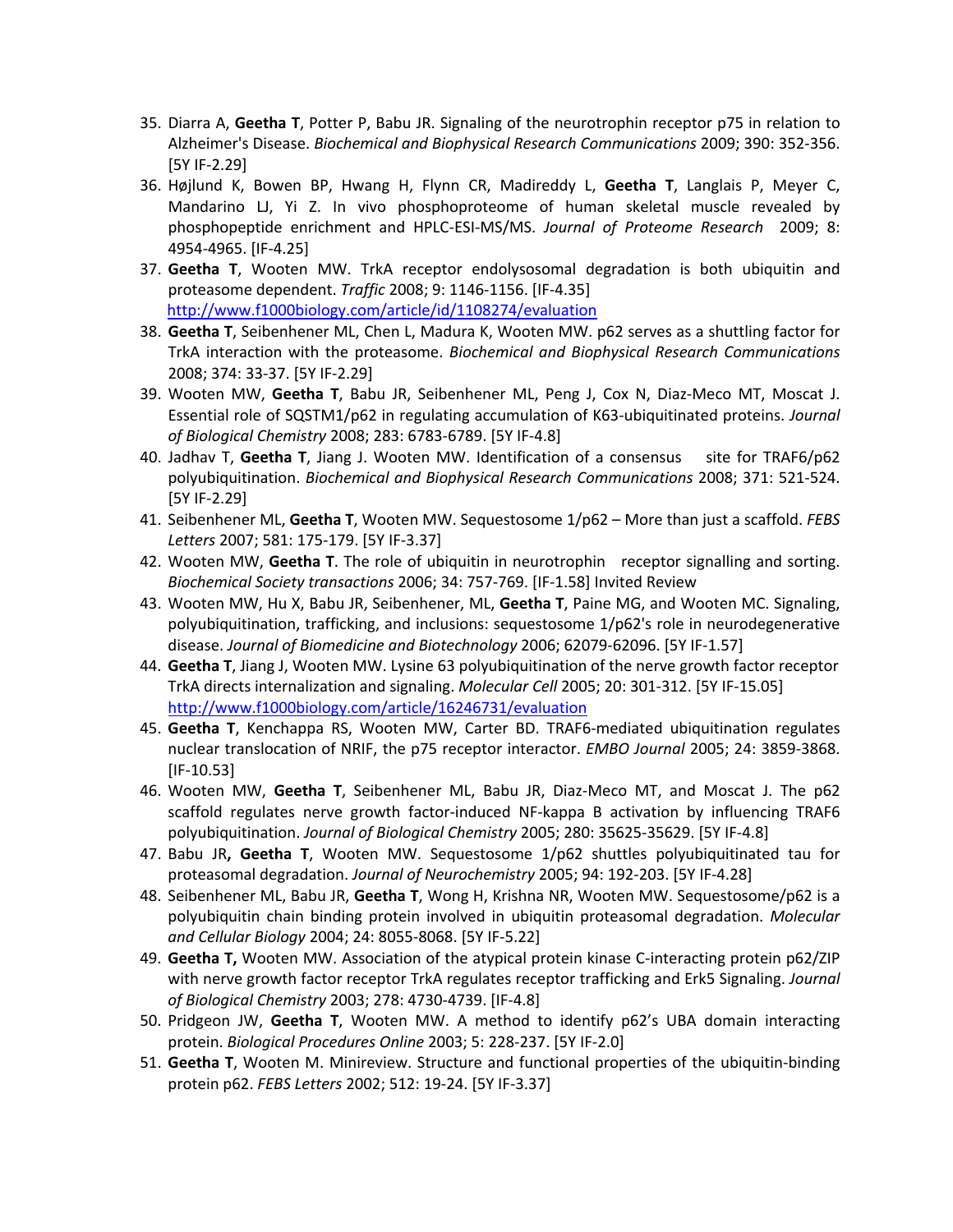- 52. Wooten MW, Vandenplas ML, Seibenhener ML, **Geetha T**, Diaz-Meco MT. Nerve growth factor stimulates multisite tyrosine phosphorylation and activation of the atypical protein kinase C's via a src kinase pathway. *Molecular and Cellular Biology* 2001; 21: 8414-8427. [5Y IF-5.22]
- 53. **Geetha T**, Varalakshmi P. Anti-inflammatory activity of lupeol and lupeol linoleate in rats. *Journal of Ethnopharmacology* 2001; 76: 77-80. [5Y IF-3.26]
- 54. **Geetha T**, Varalakshmi P. Effect of lupeol and lupeol linoleate on lysosomal enzymes and collagen in adjuvant-induced arthritis in rats. *Molecular and Cellular Biochemistry* 1999, 201: 83- 87. [IF-2.39]
- 55. **Geetha T**, Varalakshmi P. Anti-complement activity of triterpenes from Crataeva nurvala stem bark in adjuvant arthritis in rats. *General Pharmacol.* 1999, 32: 495-497. [IF-1.11]
- 56. **Geetha T**, Varalakshmi P. Effect of lupeol and lupeol linoleate on haematology and acute phase  proteins in adjuvant arthritis. *Journal of Pharm. Pharmacol.* 1999, 51:150. [IF-2.26]
- 57. **Geetha T**, Varalakshmi P, Latha RM. Effect of triterpenes from Crataeva nurvala stem bark on lipid peroxidation in adjuvant induced arthritis in rats. *Pharmacological Research* 1998; 37: 191- 195. [5Y IF-4.41]
- 58. **Geetha T**, Varalakshmi P. Anti-inflammatory activity of lupeol and lupeol linoleate in adjuvant induced arthritis. *Fitoterapia* 1998; 69:13-19. [5Y IF-2.47]
- 59. Latha RM, **Geetha T**, Varalakshmi P. Effect of Vernonia cinerea less flower extract in adjuvant induced arthritis. *General Pharmacol.* 1998; 31: 601-606. [IF-1.11]
- 60. Latha RM, **Geetha T**, Varalakshmi P. Effect of Vernonia cinerea flower extract on free radical scavengers in adjuvant induced arthritis in rats. *Biomedicine* 1998; 18:165-172.

# **5Y** *IF= Five-year Impact factor; Publications in the name of Thangiah Geetha (Geetha T).*

# **Research findings have been cited in more than 42000 manuscripts (August, 2020).**

**<https://scholar.google.com/citations?user=gXI3fgoAAAAJ&hl=en>** 

# *Abstracts Publications:*

- 1. Phillips M,G Selvaraju V, P Fouty A,U Sandey M, Jeganathan R, **Geetha T+.** Gender differences in the copy number of 11q11 gene in European American obese children. Diabetes 2020; 66: 1256- P [Impact Factor -7.273] (*'corresponding author*)
- 2. Venkatapoorna C, Aiyne P, Parra P, Koenigs T, Sandey M, Jeganathan R, Geetha T<sup>+</sup>. Low AMY1 gene copy number is associated with increased childhood obesity in Alabama. Diabetes 2019; 65: A5064. [impact factor -7.273] (*'corresponding author*)
- 3. Selvaraju V, Aiyne P, Parra P, Brown M, Jeganathan R, **Geetha T+** . Endothelial dysfunction, inflammation, and oxidative stress urinary biomarkers in obese children from Alabama. Diabetes 2019; 65: A6137. [impact factor -7.273] (*torresponding author*)
- 4. Aiyne P., Parra P., Jeganathan R, Geetha T<sup>+</sup>. Influence of Race, Ethnicity, and behavioral factors on Childhood Obesity. Diabetes 2018; 65: A452. [IF-8.47] (\*corresponding author)
- 5. Chester B., Stanley WG, Geetha T<sup>+</sup>. The efficacy of registered dietitian interventions in type 2 diabetes management in a family practice clinic in North Alabama. Diabetes 2018; 65: A452. [IF-8.47] (\*corresponding author)
- 6. Geetha T<sup>+</sup>, Zheng C, Kothari V, Carter A, SD, Vines K, Sustarich J, Babu JR. The RING finger domain of TRAF6 interacts with Akt for its ubiquitination and activation of insulin stimulation. *Diabetes* 2016; 65: A452. [IF-8.47] ( + corresponding author)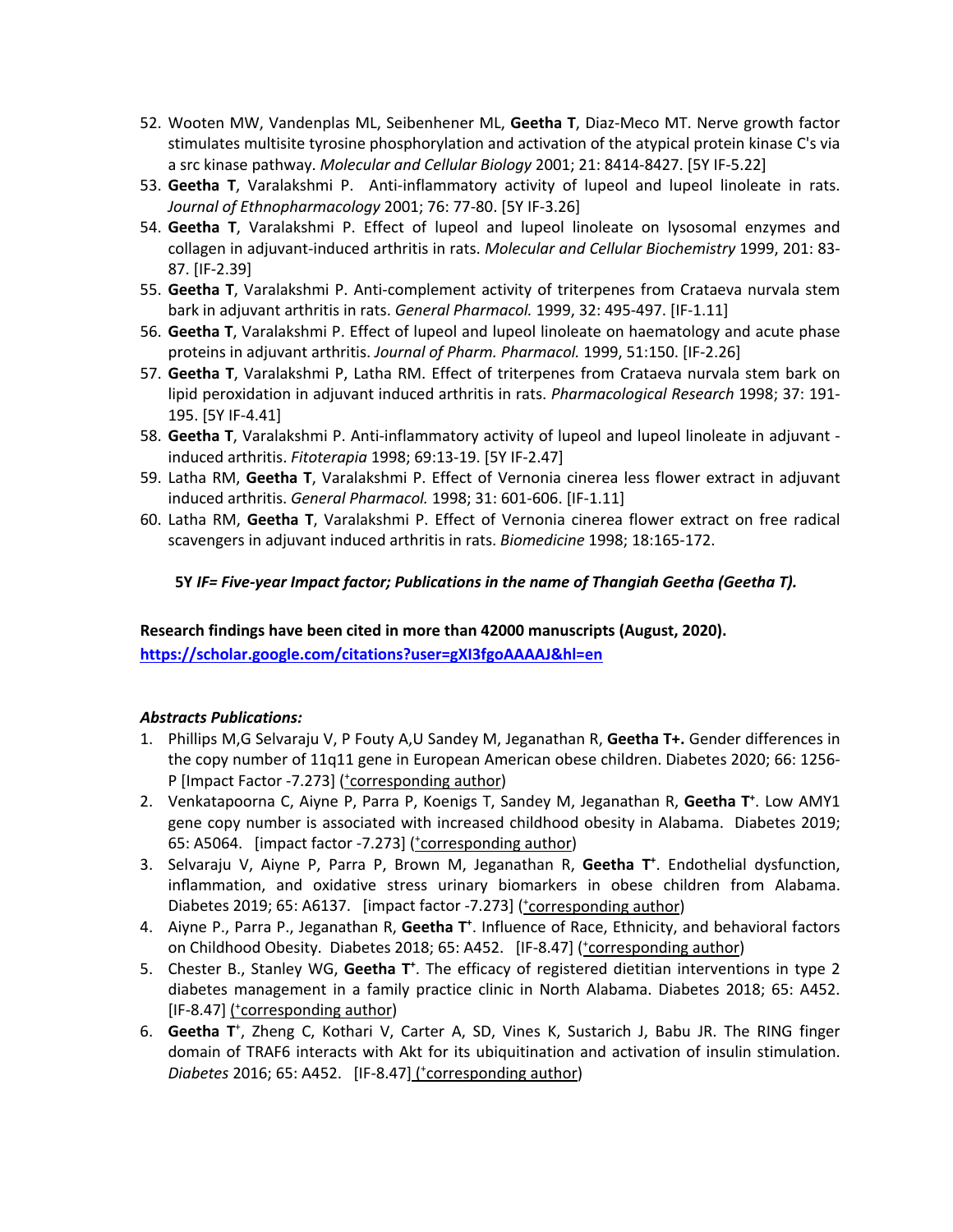- 7. Kothari V, Tornabene T, Luo Y, Greene M, **Geetha T**, Babu JR. High fat western diet-induced brain insulin resistance and cognitive impairment. *Diabetes* 2016; 65: A498. [IF-8.47]
- Alzheimer's disease. Alzheimer's & Dementia 2015; 11: P861. [5Y [IF-13.32](https://IF-13.32)] (torresponding 8. Geetha T<sup>+</sup>, Zheng C, Baker J, Gearing M, and Babu JR. Polyubiquitination of Akt is impaired in author)
- 9. Geetha T<sup>+</sup>, Rege SD, Vines K, White D, Carroll C, Broderick T, Babu JR. TrkA Receptor in Streptozotocin-induced Diabetic Rat Brain (2842-PO). *Diabetes* 2015; 64: A715. [IF-8.47] (*t*corresponding author)
- 10. Rege S, **Geetha T**, Broderick T, and Babu JR. Resveratrol Protects Proteins Associated with Memory Loss in Obese Diabetic Mice (1988-P). *Diabetes* 2014; 63: A509. [IF-8.47]
- 11. Rege S, Bottcher M, **Geetha T**, Broderick T, Babu JR. Neuroprotective effects of resveratrol against β-amyloid induced oxidative damage and memory loss in rat hippocampal (H19-7) cells  (647.44). *The FASEB Journal* 2013; 28: 647.44. [IF-5.04]
- 12. **Geetha T**, Zheng C, Broderick T, and Babu JR. Sequestosome 1/p62, a novel IRS-1 interacting protein, regulates insulin stimulated glucose uptake (1626-P). *Diabetes* 2012; 61: A421. [IF-8.47] (*'corresponding author*)
- 13. Babu JR, Diarra A, **Geetha T**. Sequestosome 1/p62, a new interacting adapter protein with IRS-1 in insulin signaling (22-OR). *Diabetes* 2011; 60: A6. [IF-8.47]
- Subunit 12A (PPP1R12A), a new family member in the IRS-1 signaling complex. *Diabetes* 2010; 14. **Geetha T**, Langlais P, Lou M, Zingsheim M, Mandarino LJ, Yi Z. Protein Phosphatase 1 Regulatory 59: A119. [IF-8.47] (*\*corresponding author*)
- 15. **Geetha T**, Hojlund K, Zingsheim M, Christ-Roberts C, Mapes R, Lou M, Mattern M, Meyer C, Yi Z. Novel tyrosine phosphorylation sites in skeletal muscle identified by HPLC-ESI-MS/MS. *Diabetes*  2010; 59: A427. [IF-8.47] (*\*corresponding author*)
- 16. Wooten MW, Babu JR, Seibenhener L, **Geetha T,** Cox N, Suppramaniam V, Diaz-Meco MT, Moscat J. Accumulation of tau and amyloid beta in p62 deficient mice (P1-040). *Alzheimer's & Dementia* 2006; 2: S106. [\[IF-12.41](https://IF-12.41)]
- ubiquitination of the NGF receptor TrkA. *The FASEB Journal* 2004; 18: C37. [IF-5.04] 17. **Geetha T**, Wooten MW. Sequestosome/p62 serves as an adaptor for TRAF6-mediated
- 18. **Geetha T**, Wooten MW. Association of ubiquitin-binding protein p62/ZIP with the nerve growth factor receptor TrkA. *The FASEB Journal* 2002; 16: A545. [IF-5.04]

# **Presentation in Professional Meetings**

### *Papers at International / National meetings*

- 1. Phillips M, Selvaraju V, Fouty A, Sandey M, Jeganathan R, **Geetha T** (2020). gender differences in the copy number of 11q11 gene in European American obese children. "*American Diabetes Association*" 80th Scientific Sessions, Virtual Meeting, June 12-16, 2020. Abstract # 1256-P.
- 2. Venkatapoorna C, Aiyne P, Parra P, Koenigs T, Sandey M, Jeganathan R, **Geetha T** (2019). Low AMY1 gene copy number is associated with increased childhood obesity in Alabama. "*American*  #5064-P. *Diabetes Association*" 78th Scientific Sessions, San Francisco, CA, USA, June 7-11, 2019. Abstract
- # 5064-P. 3. Selvaraju V, Aiyne P, Parra P, Brown M, Jeganathan R, **Geetha T** (2019). Endothelial dysfunction, inflammation, and oxidative stress urinary biomarkers in obese children from Alabama.  "*American Diabetes Association*" 78th Scientific Sessions, San Francisco, CA, USA, June 7-11, 2019. Abstract # 6137-P.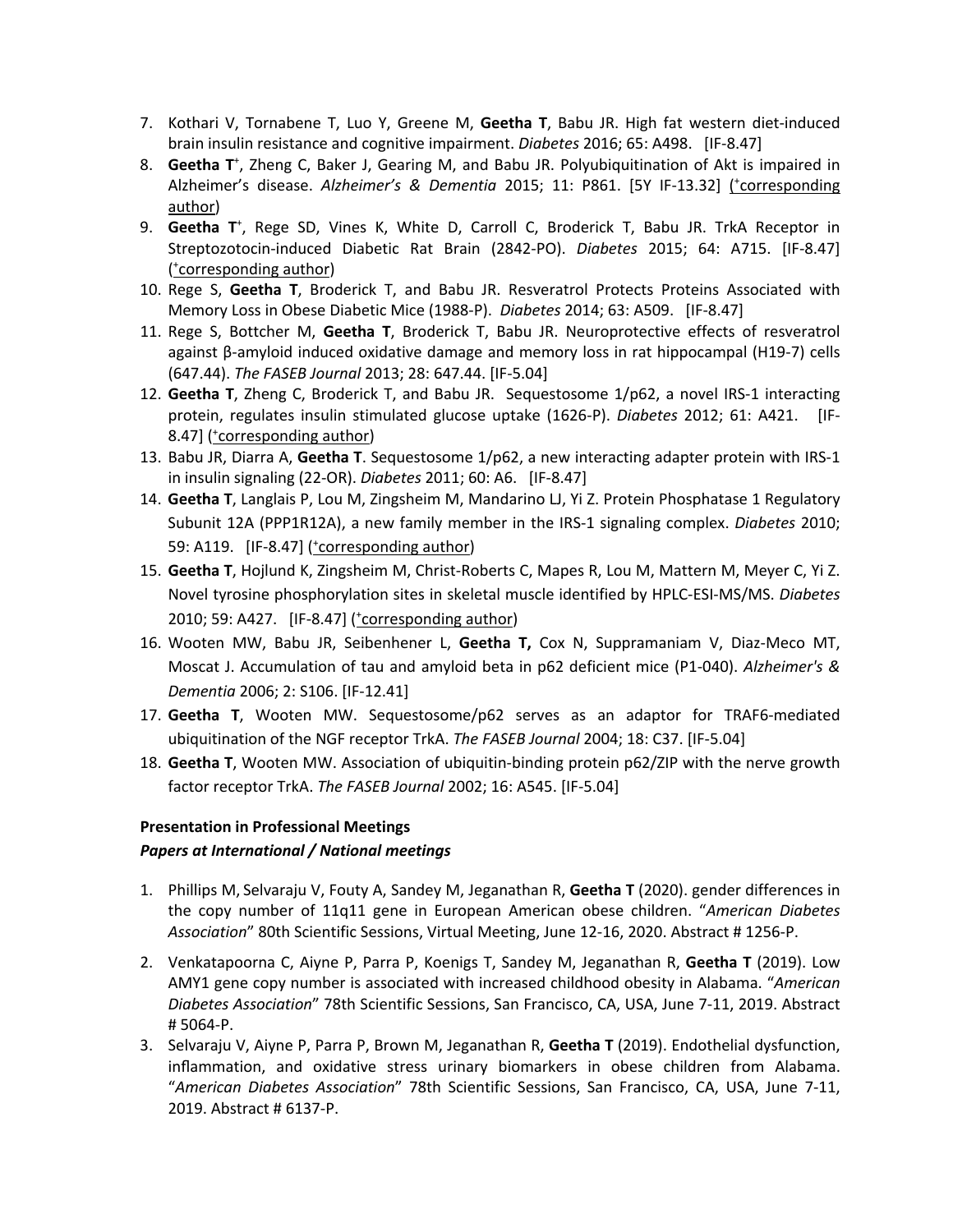- 4. Aiyne P, Parra EP, Babu JR, **Geetha T** (2018). Influence of race, ethnicity, and behavioral factors  on Childhood Obesity. "*American Diabetes Association*" 77th Scientific Sessions, Orlando, FL, USA, June 22-26, 2018. Abstract # 2083-P.
- 5. Chester B, Stanley WG, **Geetha T** (2018). The efficacy of registered dietitian interventions in type 2 diabetes management in a family practice clinic in North Alabama. "*American Diabetes Association*" 77th Scientific Sessions, Orlando, FL, USA, June 22-26, 2018. Abstract # 705-P.
- 6. Sustarich J, Suchdeva S, Sycheva M, Babu JR, **Geetha T** (2016). Increased pro-nerve growth factor induces RhoA activation in PC12 cells similar to Alzheimer's disease. *"Society for Neuroscience"*, San Diego, CA, USA, November 12-16, 2016. Abstract No. 514.06/Z2.
- 7. **Geetha T**, Zheng C, Kothari V, Carter A, SD, Vines K, Sustarich J, Babu JR (2016). The RING finger domain of TRAF6 interacts with Akt for its ubiquitination and activation of insulin stimulation. *"American Diabetes Association"* 76th Scientific Sessions, New Orleans, LA, USA, June 10-14, 2016. Abstract No. 1745-P.
- 8. Kothari V, Tornabene T, Luo Y, Greene M, **Geetha T,** Babu JR (2016). High fat western diet- induced brain insulin resistance and cognitive impairment. *"American Diabetes Association"*  76th Scientific Sessions, New Orleans, LA, USA, June 10-14, 2016. Abstract No. 1936-P. (*This poster was selected to be featured on a guided tour in the Poster* Hall).
- 9. **Geetha T**, Chen Z, Baker J, Gearing M, and Babu JR (2015). Polyubiquitination of Akt is impaired in Alzheimer's disease. *"Alzheimer's Association International Conference",* Washington, D.C, USA, July 18-23, 2015. Abstract No. P4-211.
- 10. Rege S, Bottcher M, **Geetha T**, Broderick T, and Babu JR (2014). Neuroprotective effects of resveratrol against β-amyloid induced oxidative damage and memory loss in rat hippocampal (H19-7) cells. *"ASN Scientific Sessions and Annual Meeting at Experimental Biology"*, San Diego, CA, USA, April 27, 2014. Abstract No. C403.
- 11. Zheng C, Mathews S, **Geetha T**, Babu JR (2014). Polyubiquitination is essential for Akt activation in nerve growth factor signaling. *"Society for Neuroscience"*, Washington, DC, USA, November 11, 2014. Abstract No. 121.07/A18.
- 12. Rege S, **Geetha T**, Broderick T, and Babu JR (2014). Resveratrol Protects Proteins Associated with Memory Loss in Obese Diabetic Mice. *"American Diabetes Association"* 74th Scientific Sessions, San Francisco, CA, USA, June 13-17, 2014. Abstract No. 2014-A-4820.
- 13. Zheng C, **Geetha T**, Gearing M, and Babu JR (2013). Amyloid β induced impairment of TrkA signaling in PC12 cells equivalent to Alzheimer's disease. *"23rd Neuropharmacology Conference"*, San Diego, CA, USA, November 7-8, 2013.
- 14. **Geetha T**, Zheng C, Diaz-Meco, M, Moscat J, and Babu JR (2013). TRAF6/p62 complex prevents November 7-8, 2013. amyloid b induced neuronal death. *"23rd Neuropharmacology Conference"*, San Diego, CA, USA,
- 15. Zheng C, **Geetha T**, and Babu JR (2012). TRAF6 and p62 inhibit amyloid β-induced neuronal October 13-17, 2012. Abstract No. 66.27/U4. death through p75 neurotrophin receptor. *"Society for Neuroscience"*, New Orleans, LA, USA,
- interacting protein, regulates insulin stimulated glucose uptake. *"American Diabetes Association"*, 72nd Scientific Sessions, Philadelphia, PA, USA, June 8-12, 2012. Abstract No. 2012-A-3475. (*This poster was selected to be featured on a guided tour in the Poster* Hall). 16. **Geetha T**, Zheng C, Broderick T, and Babu JR (2012). Sequestosome 1/p62, a novel IRS-1
- 17. Babu JR, Diarra A, Vishwaprakash N, **Geetha T** (2011). Ubiquitination of p75 neurotrophin receptor in Alzheimer's disease. *"Society for Neuroscience"* Washington, DC, USA, November 12- 16, 2011. Abstract No. 666.12/N7.
- 18. Babu JR, Diarra A, **Geetha T** (2011). Sequestosome 1/p62, a New Interacting Adapter Protein with IRS-1 in Insulin Signaling. *"American Diabetes Association"*, 71st Scientific Sessions, San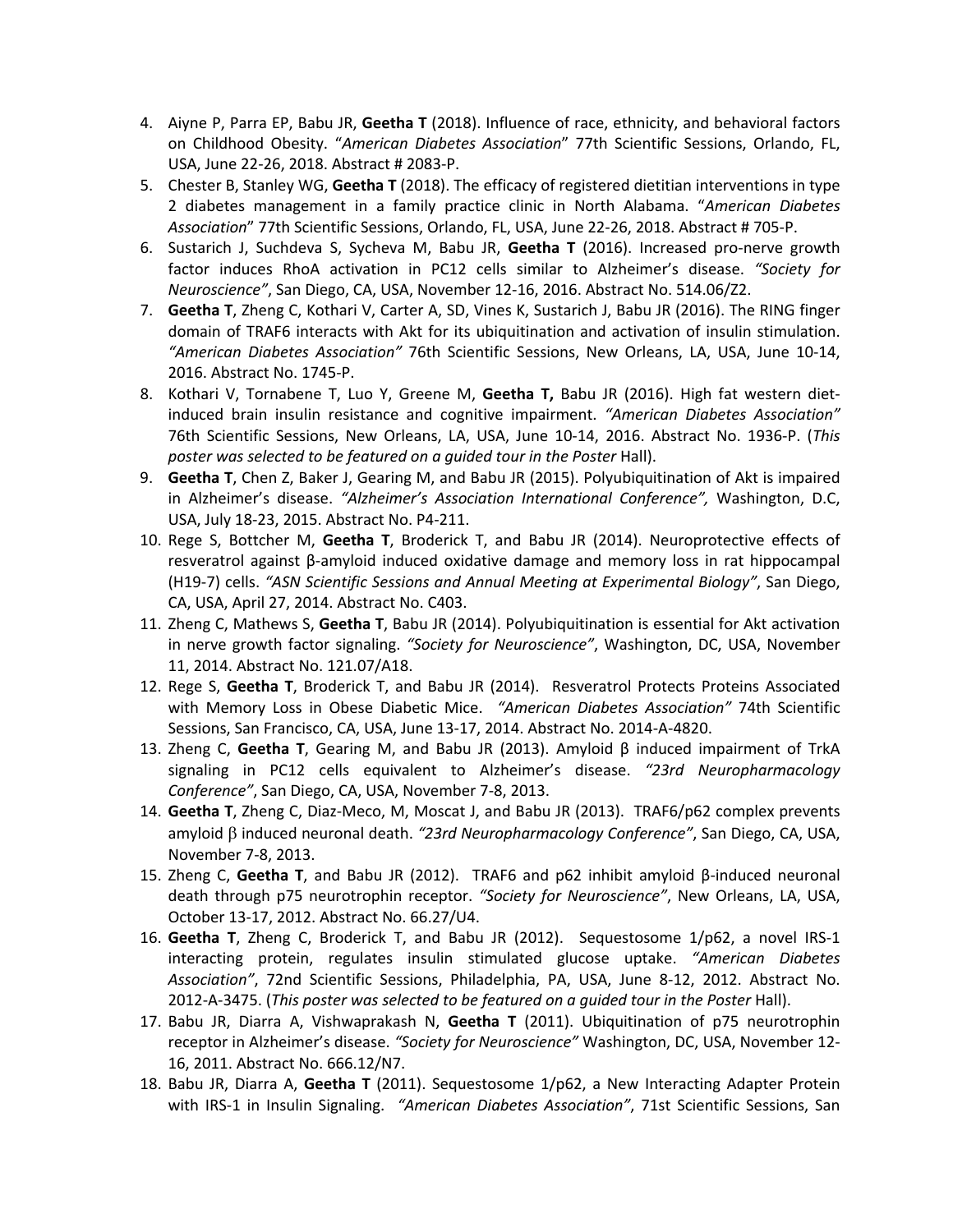Diego, CA, USA, June 24-28, 2011. Abstract No. 0022-OR. (*This abstract was selected for oral presentation*).

- 2010. Abstract No. 585ADA10D1. (*This abstract was one of the 100 posters selected to be showcased in the Presidents Poster Session and Reception*) 19. **Geetha T,** Langlais P, Lou M, Zingsheim M, Mandarino LJ, Yi Z (2010). Protein phosphatase 1 regulatory subunit 12A (PPP1R12A), a new family member in the IRS-1 signaling complex. *"American Diabetes Association"*, 70th Scientific Sessions, Orlando, Florida, USA, 25-29 June
- 20. **Geetha T,** Hojlund K, Zingsheim M, Christ-Roberts C, Mapes R, Lou M, Mattern M, Meyer C, Yi Z (2010). Novel tyrosine phosphorylation sites in skeletal muscle identified by HPLC-ESI-MS/MS. *"American Diabetes Association",* 70th Scientific Sessions, Orlando, Florida, USA, 25-29 June 2010. Abstract No. 1377ADA10D1. (S*elected to be featured on a guided tour in the Poster Hall*)
- 21. **Geetha T,** Wooten MW (2006). Trafficking and sorting of the nerve growth factor receptor TrkA. *"Society for Neuroscience"*, 36th Annual Meeting, Atlanta, GA, USA, 14-18 October 2006. Abstract No. 622.6.
- 22. Seibenhener ML, **Geetha T,** Peng J, Wooten MW (2006). Disruption of the p62 gene leads to accumulation of K63 polyubiquitin and cognitive deficits. *"Society for Neuroscience"*, 36th Annual Meeting, Atlanta, GA, USA, 14-18 October 2006. Abstract No. 754.2.
- 23. Babu JR, Seibenhener ML, **Geetha T**, Cox N, Parameshwaran K, Suppramaniam V and Wooten MW (2006). Alzheimer-like characteristics associated with p62 knockout mice. *"Society for Neuroscience"*, Atlanta, GA, USA, October 14-18, 2006. Abstract No. 754.3.
- Moscat J (2006). Accumulation of tau and amyloid beta in p62 deficient mice. *"10th International Conference on Alzheimer's Disease and Related Disorders"*, Madrid, Spain, July 15- 24. Wooten MW, Babu JR, Seibenhener L, **Geetha T**, Cox N, Suppramaniam V, Diaz-Meco MT, 20, 2006.
- 25. Wooten MW, **Geetha T** (2006). The role of ubiquitin in neurotrophin receptor signalling and sorting. *"Bioscience"*, Glasgow, UK, 23-27 July 2006, Abstract No. 0024.
- 26. Wooten MW, **Geetha T**, Jiang J (2005). Lysine 63 polyubiquitination of the nerve growth factor Washington, DC, USA, 12-16 November 2005, Abstract No. 148.13 receptor TrkA directs internalization. *"Society for Neuroscience"*, 35th Annual Meeting,
- 27. **Geetha T**, Seibenhener ML, Babu JR, and Wooten MW (2005). Interaction of TRAF6 with the p62 USA, November 12-16, 2005. Abstract No. 148.24. scaffold drives neurotrophin activation of NF-κB. *"Society for Neuroscience"*, Washington, DC,
- 28. Kenchappa RS, **Geetha T**, Teng HK, Hempstead BL, Wooten MW, Carter BD (2005). Ligand dependent cleavage of the p75 neurotrophin receptor is necessary for NRIF nuclear Meeting, Washington, DC, USA, 12-16 November 2005, Abstract No. 252.6. translocation and apoptosis in sympathetic neurons. *"Society for Neuroscience"*, 35th Annual
- 29. Kenchappa RS, **Geetha T**, Hempstead BL, Wooten MW, Carter BD (2005). Ligand dependent cleavage of the p75 neurotrophin receptor is necessary for NRIF nuclear translocation and apoptosis in sympathetic neurons. *"Neurotrophic Factors"* Gordon Research Conferences, Salve Regina University, Newport, RI, USA, 19-24 June 2005.
- 30. Seibenhener ML, Babu JR, **Geetha T**, Wooten MW (2004). Protein misfolding in Alzheimer's and other age-related neurodegenerative diseases. *"5th Neurobiology of Aging Conference"* San Diego, CA, USA, October 21-22, 2004. Abstract No. P18.
- 31. **Geetha T**, Wooten MW (2004). Sequestosome/p62 serves as an adaptor for TRAF6-mediated ubiquitination of the nerve growth factor receptor TrkA. *"The American Society for Biochemistry and Molecular Biology Annual Meeting"*, Boston, Massachusetts, USA, 12-16 June 2004, Abstract No. 441.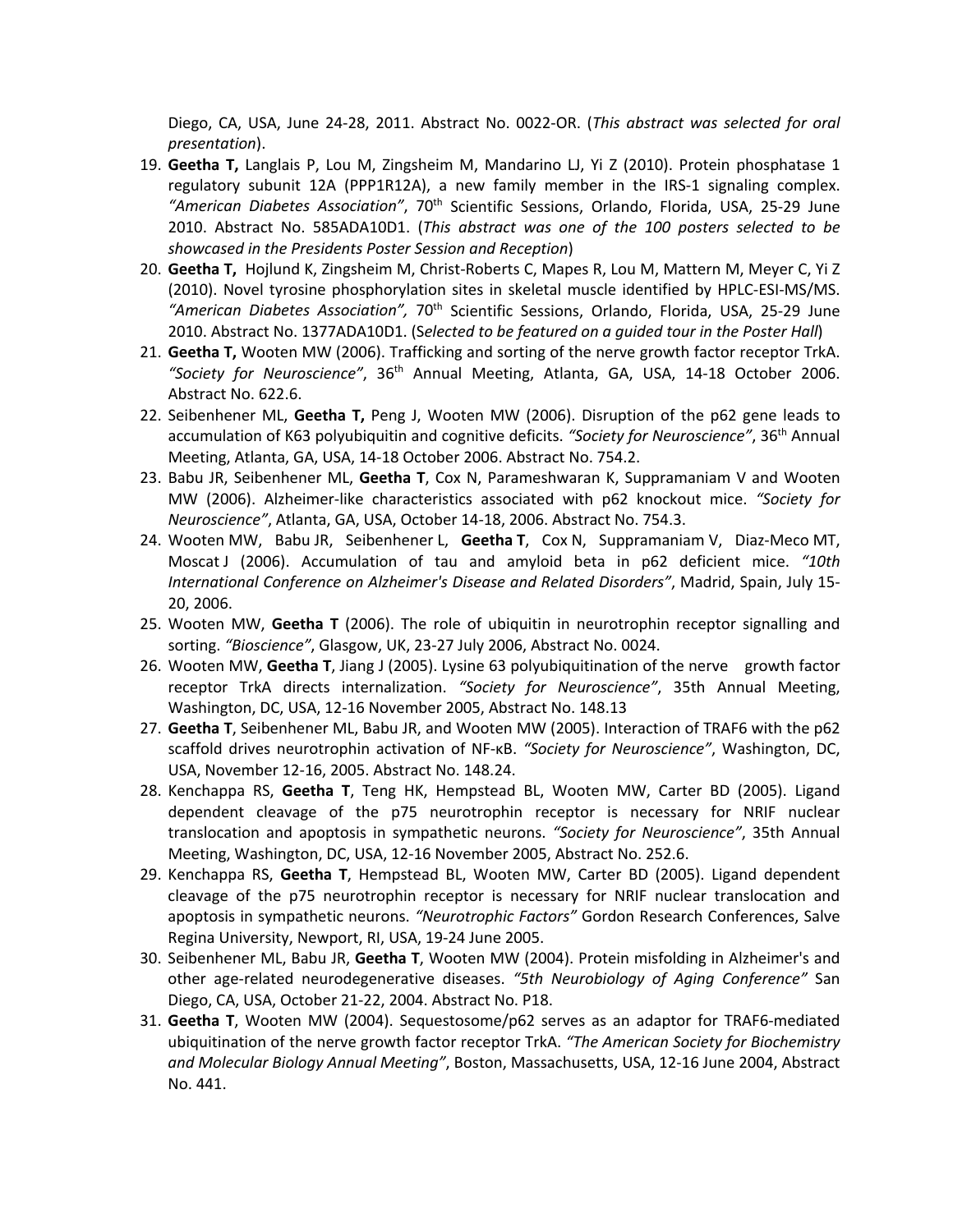- 32. **Geetha T**, Wooten MW (2003). p62 serves as an adaptor for TRAF6-mediated ubiquitination of the nerve growth factor receptor TrkA. *"American Society for Cell Biology"*, 43rd Annual Meeting, San Francisco, California, USA, 13-17 December 2003, Abstract No. 66.
- 33. **Geetha T**, Wooten MW (2003). The atypical protein kinase C-interacting protein p62 serves as an adaptor to ubiquitinate the nerve growth factor receptor TrkA by TRAF6. *"Society for*  Abstract No. 786.3. *Neuroscience"*, 33rd Annual Meeting, New Orleans, Louisiana, USA, 8-12 November 2003,
- 34. **Geetha T**, Wooten MW (2002). Association and colocalization of the atypical protein kinase C- interacting protein p62/ZIP with nerve growth factor receptor TrkA to the endocytic pathway. *"Society for Neuroscience"*, 32nd Annual Meeting, Orlando, Florida, USA, 2-7 November 2002, Abstract No. 630.4.
- 35. **Geetha T**, Wooten MW (2002). Association of ubiquitin-binding protein p62/ZIP with the nerve  growth factor receptor TrkA. *"The American Society for Biochemistry and Molecular Biology Annual Meeting"*, New Orleans, USA, 20-24 April 2002, Abstract No. 852.

### *Presented at State and Local professional meeting*

- 1. Selvaraju V, Phillips M, Fouty A, Babu JR, **Geetha T** (2020). Telomere length as a biomarker for race-related health disparities. "Health Disparities Research Initiative Virtual Symposium", Auburn University, Auburn, AL, USA, July 29th 2020.
- 2. Ayine P, Selvaraju V, **Geetha T** (2020). Parental feeding practices and perceptions of child weight in relation to maternal education and childhood obesity. "*Virtual Symposium*", Auburn University, Auburn, AL, USA, April 2020. Awarded second place in University-Wide Graduate Students
- Symposium", Auburn University, Auburn, AL, USA, April 2020. 3. Fouty A, Blocker A, Phillips M, Selvaraju V, Babu JR, Sandey M, **Geetha T** (2020). The relationship between the copy number of 11q11 gene and childhood obesity. "*Virtual*
- *Symposium*", Auburn University, Auburn, AL, USA, April 2020. 4. Selvaraju V, Babu JR, **Geetha T** (2020) Association of Salivary neurotrophins and insulin in  childhood obesity. *"Center for Neuroscience Initiative Inaugural Retreat",* Auburn University, Auburn, AL, USA, February 28, 2020. Abstract No. 57.
- 5. Ayine P, Venkatapoorna C, Parra EP, Koenigs T, Selvaraju V, Babu JR, **Geetha T** (2019) Socioeconomic and behavioral determinants of childhood obesity. Exploring the relationship  between sleep, dinner and television timing behavior with BMI in children. *"12th Annual Boshell Diabetes and Metabolic Diseases conference"*, Auburn University, Auburn, AL, USA, Feb 15, 2019. Abstract No. P29.
- 6. Venkatapoorna C, Ayine P, Parra EP, Koenigs T, Sandey M, Babu JR, **Geetha T** (2019) Low AMY1 gene copy number is associated with childhood obesity. *"12th Annual Boshell Diabetes and Metabolic Diseases conference"*, Auburn University, Auburn, AL, USA, Feb 15, 2019. Abstract No. O32.
- 7. Selvaraju V, Ayine P, Parra EP, Brown M, Babu JR, **Geetha T** (2019) Association of inflammation,  *"12th Annual Boshell Diabetes and Metabolic Diseases conference"*, Auburn University, Auburn, AL, USA, Feb 15, 2019. Abstract No. P44. oxidative stress and endothelial dysfunction biomarkers in obese elementary school children.
- 8. Zhang Y, Rasool S, Woodie L, Greene MW, Miller ME, **Geetha T**, Babu JR (2019) Restricted-time feeding ameliorates high fat sugar diet induced skeletal muscle degeneration. "*12th Annual Boshell Diabetes and Metabolic Diseases conference",* Auburn University, Auburn, AL, USA, Feb 15, 2019. Abstract No. P24.
- 9. Li R, Rasool S, Broderick T, **Geetha T**, Babu JR (2019) Neuroprotective roles of resveratrol and exercise training in Alzheimer disease mice model. *"12th Annual Boshell Diabetes and Metabolic*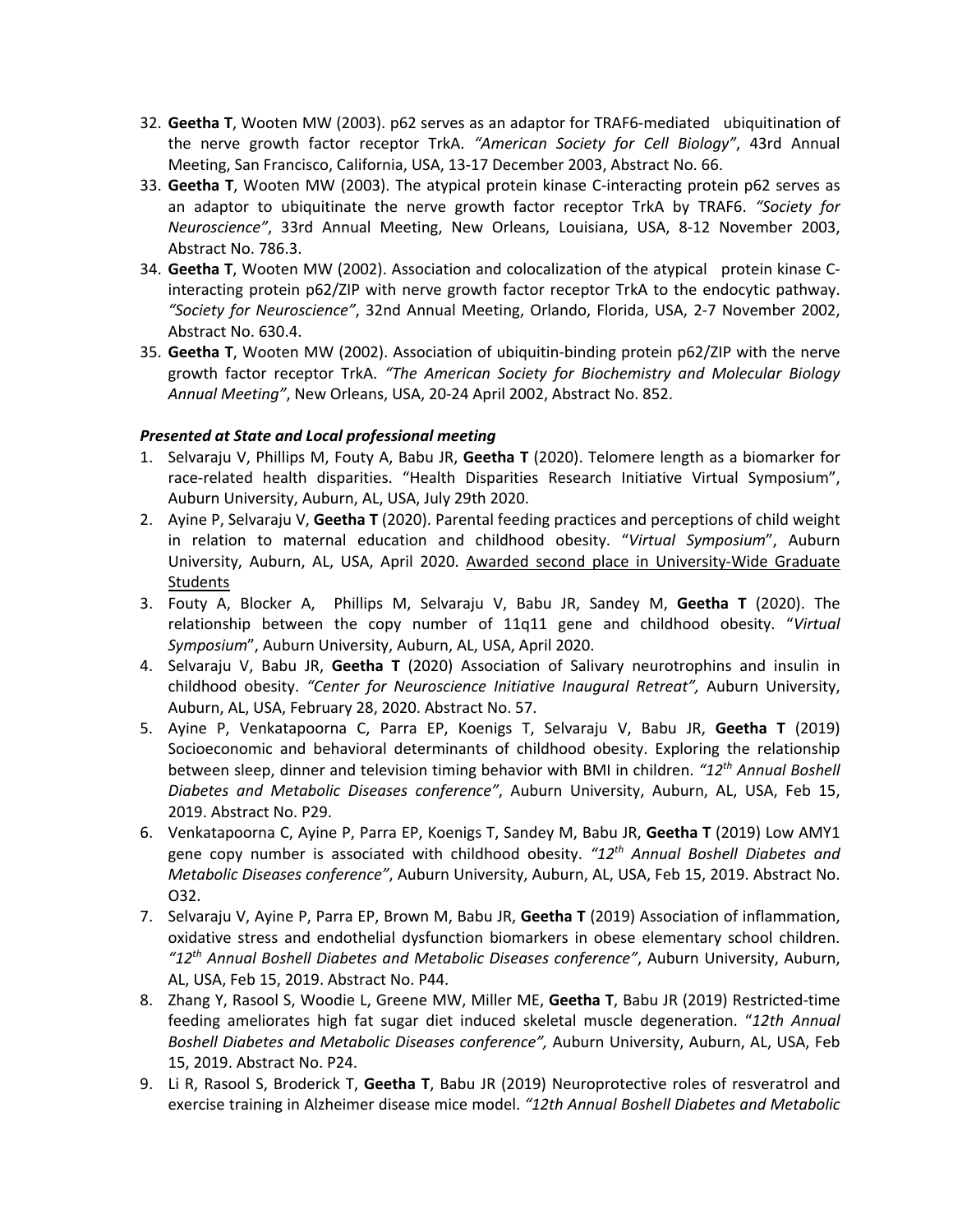*Diseases conference",* Auburn University, Auburn, AL, USA, Feb 15, 2019. Abstract No. P25. Awarded third place for poster presentation.

- 10. Koenigs T, Venkatapoorna CMK, Ayine P, Parra EP, Sandey M, Babu JR, **Geetha T** (2019) Reduced AMY1 gene copy number is associated with increased BMI in children, "*2019 Alabama Dietetic Association Annual Meeting*", Montgomery, AL, March 6, 2019.
- 11. Ayine P, Venkatapoorna C, Parra EP, Koenigs T, Selvaraju V, Babu JR, **Geetha T** (2019) The association between the daily lifestyle habits with BMI in children. *"CHS Graduate Student Research Symposium"*, Auburn University, Auburn, AL, USA, April 5, 2019.
- 12. Parra EP, Ayine P, Venkatapoorna CMK, Koenigs T, Selvaraju V, Babu JR, **Geetha T** (2019) The  children. *"This is Research: Student symposium"*, Auburn University, Auburn, AL, USA, April 9, 2019. relationship between sleep behaviour with obesity, television exposure and dinner time in
- 2019. 13. Koenigs T, Venkatapoorna CMK, Ayine P, Parra EP, Sandey M, Babu JR, **Geetha T** (2019) Reduced AMY1 gene copy number is associated with increased BMI in children. *"This is Research: Student*  symposium", Auburn University, Auburn, AL, USA, April 9, 2019.
- *symposium"*, Auburn University, Auburn, AL, USA, April 9, 2019. 14. Chester B, **Geetha T** (2019) Diabetes Utopia for a Dietitian *"2019 Three Minute Thesis (3MT) Finals Competition"* November 21, 2019. Awarded first place cash award \$500 and Brittannie Chester will be competing at Regional level in March 2020.
- 15. **Geetha T**, Venkatapoorna C, Ayine P, Parra EP, Koenigs T, Babu JR (2018) Salivary amylase and  childhood obesity. "*2018 AAES Faculty Summit*" Auburn University, Auburn, AL, USA, Dec 10, 2018.
- 16. Venkatapoorna C, Ayine P, Parra EP, Koenigs T, Babu JR, **Geetha T** (2018) Association of salivary amylase (AMY1) gene copy number with obesity in Alabama elementary school children. "*2018 Faculty Research Symposium*" Auburn University, Auburn, AL, USA, Oct 23, 2018.
- 17. **Geetha T** (2018) Racial and ethnic disparities in childhood obesity. "*Human Sciences Research Collaborative*" Center for Health Ecology and Equity Research (CHEER), Auburn University, Auburn, AL, USA, Oct 19, 2018 (Oral Presentation).
- 18. Venkatapoorna C, Babu JR, **Geetha T** (2018) Relationship between AMY1 gene copy number and body mass index in Alabama school children. "*Nutrition Symposium 2018*", Samford University, Birmingham, AL, USA Sept 21, 2018.
- 19. Chester B, **Geetha T** (2018) Self-management education for adults with type 2 diabetes mellitus improves the clinical outcomes of patients. "*College of Human Sciences Graduate Student Symposium*", Auburn University, Auburn, AL, USA, March 21, 2018. (Oral Presentation and was awarded second place cash award \$150).
- 20. Ayine P, Parra EP, Carmona B, Lopez I, Babu JR, **Geetha T** (2018) Socioeconomic and behavioral determinants of childhood obesity. "*College of Human Sciences Graduate Student Symposium*", Auburn University, Auburn, AL, USA, March 21, 2018.
- 21. Sustarich J, **Geetha T** (2017) Overexpression of proNGF in Alzheimer's disease leads to neuronal  death. *"Undergraduate Research Symposium"*, Auburn University at Montgomery, 7 April 2017. (First place was awarded for oral presentation and best research paper of the year).
- RhoA kinase in Alzheimer's disease. *"10th Annual Boshell Diabetes and Metabolic Diseases*  22. Sycheva M, Sustarich J, **Geetha T**, Babu JR (2017) Pro-nerve growth factor induces activation of *conference"*, Auburn University, Auburn, AL, USA, March 3, 2017. Abstract No. P29.
- 23. Li Y, Zhang Y, Rasool S, Luo Y, Greene M, **Geetha T**, Babu JR (2017) High Fat Sugar Diet in Mice Induces Impaired Hepatic Insulin Signaling, Activation of Inflammation and Apoptosis. *"10th Annual Boshell Diabetes and Metabolic Diseases conference"*, Auburn University, Auburn, AL, USA, March 3, 2017. Abstract No. P16. (Award second place for poster presentation)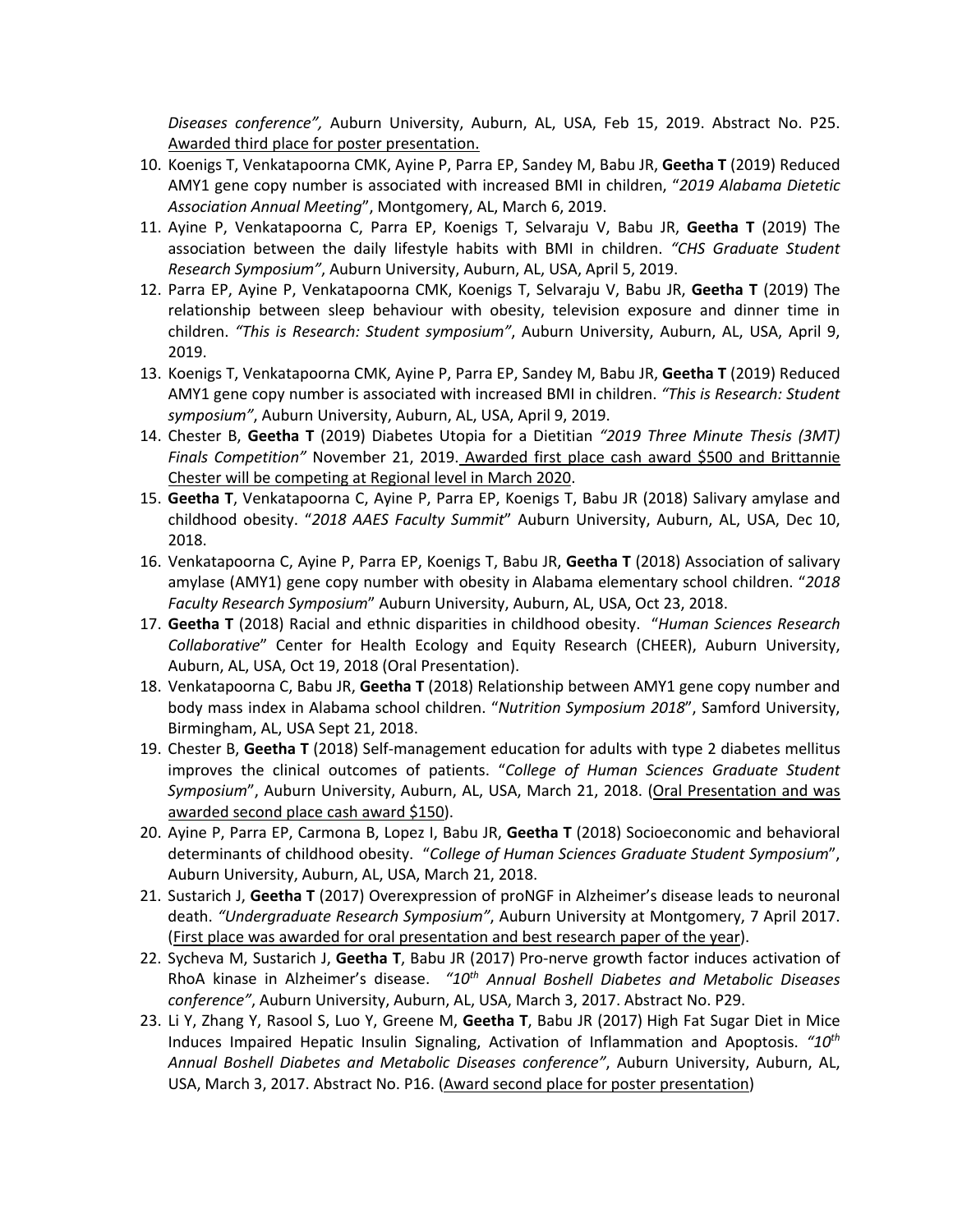- 24. Rasool S, Zhang Y, Li Y, Woodie L, Greene M, **Geetha T**, Babu JR (2017) High-fat Diet in Mice Induced Skeletal Muscle Degeneration. *"10th Annual Boshell Diabetes and Metabolic Diseases conference"*, Auburn University, Auburn, AL, USA, March 3, 2017. Abstract No. O14.
- 25. **Geetha T**, Sycheva M, Sustarich J, Suchdeva S, Zheng C, Babu JR (2017) Overexpression of proNGF in Alzheimer's disease leads to neuronal death. *"This is Research - Faculty Symposium"*, Auburn University, Auburn, AL, USA, Sep 16, 2016.
- 26. Babu JR, Kothari V, Luo Y, Tornabene T, Luo Y, Greene MW, O'Neill AM, **Geetha T** (2016) High fat *Symposium"*, Auburn University, Auburn, AL, USA, Sep 16, 2016. diet induces brain insulin resistance and cognitive impairment in mice. *"This is Research - Faculty*
- 27. Sustarich J, Suchdeva S, **Geetha T** (2016) Enhanced expression of p75NTR induced by proNGF leads to neuronal apoptosis. *"This is Research - Student Symposium"*, Auburn University, Auburn, AL, USA, April 13, 2016.
- 28. Sustarich J, Suchdeva S, **Geetha T** (2016) Accumulation of proNGF leads to neurodegeneration in Alzheimer's disease. *"Undergraduate Research Symposium"*, Auburn University at Montgomery, 1 April 2016. (Oral presentation and were awarded First place).
- (2016) TrkA and insulin receptor in streptozotocin induced diabetes rat brain. "9<sup>th</sup> Annual  *Boshell Diabetes and Metabolic Diseases conference"*, Auburn University, Auburn, AL, USA, 29. Vines K, Zheng C, Rege S, Matthews M, Bates J, Sustarich J, **Geetha T**, Broderick TL and Babu JR February 26, 2016. Abstract No. 007. (Oral presentation)
- 30. Zheng C, **Geetha T**, Kothari V, Carter A, Sustarich J and Babu JR (2016) TRAF6 interact with Akt for its ubiquitination and activation on insulin stimulation. *"9th Annual Boshell Diabetes and Metabolic Diseases conference",* Auburn University, Auburn, AL, USA, February 26, 2016. Abstract No. P25.
- 31. Kothari V, Tornabene T, Luo Y, O'Neill AM, Greene MW, Mathews S, **Geetha T** and Babu JR (2016) High fat and sugar in mice brain. *"9th Annual Boshell Diabetes and Metabolic Diseases conference"*, Auburn University, Auburn, AL, USA, February 26, 2016. Abstract No. 002. (Oral presentation)
- 32. Rege S, Kumar S, Wilson D, **Geetha T**, Broderick TL and Babu JR (2016) Neuroprotective effects of Resveratrol against oxidative damage and memory loss *in vivo* and *in vitro*. *"9th Annual Boshell Diabetes and Metabolic Diseases conference"*, Auburn University, Auburn, AL, USA, February 26, 2016. Abstract No. P19.
- 33. **Geetha T**, Rege S, Vines KR, Zheng C, Sustarich J, Meakin S and Babu JR (2015) New player in insulin signalling. *"This is Research - Faculty Symposium",* Auburn University, Auburn, AL, USA, Sep 30, 2015.
- signaling in Alzheimer disease. *"6th Annual UAB Diabetes Research Day"*, The University of Alabama at Birmingham, Birmingham, AL, USA, May 5, 2015. Poster No. 42. 34. Zheng C, Whitehead J, Baker J, Sustarich J, **Geetha T** and Babu JR (2015) Impairment of NGF
- (H19-7) neuronal cells. *"6th Annual UAB Diabetes Research Day"*, The University of Alabama at Birmingham, Birmingham, AL, USA, May 5, 2015. Poster No. 35. 35. Rege S, **Geetha T**, and Babu JR (2015) Neuroprotective effect of resveratrol in rat hippocampal
- *"This is Research - Student Symposium"*, Auburn University, Auburn, AL, USA, April 13, 2015. 36. Rege S, Geetha T, and Babu JR (2015) Resveratrol protects against  $\beta$ -amyloid induced toxicity. (Oral presentation).
- TrkA in Alzheimer's disease. *"This is Research - Student symposium",* Auburn University, Auburn, AL, USA, April 13, 2015. (Oral presentation). 37. Zheng C, Whitehead J, Phillips B, Pool T, Rushton C, **Geetha T**, Gearing M, and Babu JR. (2015)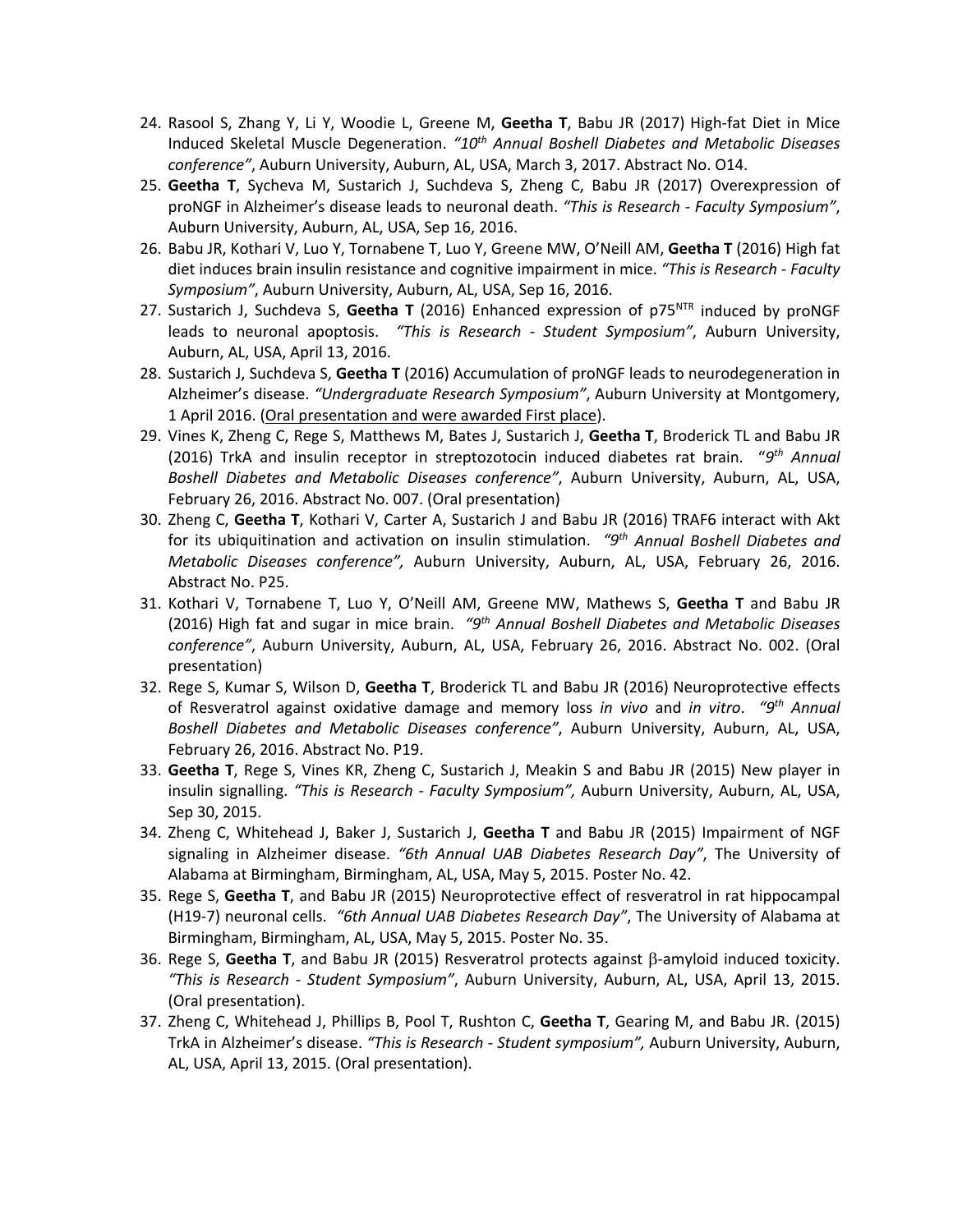- 38. Baker J, Sustarich J, **Geetha T**. Decreased level of NGF in Alzheimer's disease human brain.  *"Undergraduate Research Symposium"*, Auburn University at Montgomery, 3 April 2015. (Oral presentation and were awarded Honorable Mention).
- 39. Carter A, **Geetha T**, and Babu JR (2015) TRAF6 and p62 complex is necessary for Akt  ubiquitination, activation and translocation in insulin signaling. *"8th Annual Boshell Diabetes and Metabolic Diseases conference"*, Auburn University, Auburn, AL, USA, February 13, 2015. Abstract No. 7.
- induced oxidative damage and memory associated proteins. *"8th Annual Boshell Diabetes and Metabolic Diseases conference"*, Auburn University, Auburn, AL, USA, February 13, 2015. Abstract No. P22. 40. Rege S, **Geetha T**, and Babu JR (2015) Resveratrol protects hippocampal neurons from b-amyloid
- TrkA ubiquitination is impaired in Alzheimer's disease. *"8th Annual Boshell Diabetes and Metabolic Diseases conference"*, Auburn University, Auburn, AL, USA, February 13, 2015. Abstract No. O02, (Oral presentation). 41. Zheng C, Whitehead J, Phillips B, Pool T, Rushton C, **Geetha T**, Gearing M, and Babu JR. (2015)
- 42. Babu JR, Zheng C, and **Geetha T** (2014) Neurotrophin in Alzheimer Disease. *"Auburn Research day",* Auburn University, Auburn, AL, USA, June 3, 2014. (Oral presentation).
- 43. Mathews S, Zheng C, **Geetha T** and Babu JR (2014) Ubiquitination of TRAF6 is impaired in Alzheimer's disease. *"Auburn Research day",* Auburn University, Auburn, AL, USA, June 3, 2014 (make-up day). (Oral presentation).
- 44. Qayum M\*, Bateman T\*, Geetha T. Nerve growth factor overlaps with insulin signaling.  *"Undergraduate Research Symposium"*, Auburn University at Montgomery, AL, USA. April 4, 2014. Abstract No. 6.
- 45. Rege S, **Geetha T**, Broderick T, and Babu JR (2014). Neuroprotective effect of Resveratrol in Obese Diabetic Mice. *"Graduate Scholars forum",* Auburn University, Auburn, AL, USA, March 4, 2014. Oral Presentation**#** .
- ubiquitination and phosphorylation of AKT. *"7th Annual Boshell Diabetes and Metabolic Diseases conference"*, Auburn University, Auburn, AL, USA, February 28, 2014. Abstract No. 46. Zheng C, Mathews S, Qayum M\*, **Geetha, T**, and Babu JR (2014) Nerve growth factor leads to P024.
- 47. Rege S, Mathews S, Qayum M\*, **Geetha T**, and Babu JR (2014) Neuroprotective effect of resveratrol in the brain of obese diabetic mice. *"7th Annual Boshell Diabetes and Metabolic Diseases conference"*, Auburn University, Auburn, AL, USA, February 28, 2014. Abstract No. P017.
- March 4, 2014. (Oral Presentation). 48. Zheng C, Mathews S, Qayum M\*, **Geetha T** and Babu JR (2014). Polyubiquitination of Akt in nerve growth factor signaling. *"Graduate Scholars forum"*, Auburn University, Auburn, AL, USA,
- receptor TrkA interacts with insulin receptor. *"7th Annual Boshell Diabetes and Metabolic Diseases conference"*, Auburn University, Auburn, Auburn, AL, USA, February 28, 2014. Abstract No. P021. 49. **Geetha T**, Rege S, Mathews S, Meakin S, Morris M and Babu JR (2014) nerve growth factor
- 50. Wilson D, Rege SD, Kumar S, **Geetha T**, Babu JR and Broderick TL (2013) Beneficial effect of resveratrol on antioxidant status in brain of obese diabetic mice. *"Midwestern University Research day"*, Midwestern University, Phoenix, AZ, USA, April 16, 2013. Abstract No. P097.
- 51. Babu JR, Zheng C, Geetha, T, Kluess, H, Singh, N, Diaz-Meco M.T. and Moscat J (2013) Amyloid β- induced neuronal death through p75 receptor is rescued by TRAF6 and p62. *"Research Week"*, Auburn University, Auburn, AL, USA, April 1-4, 2013.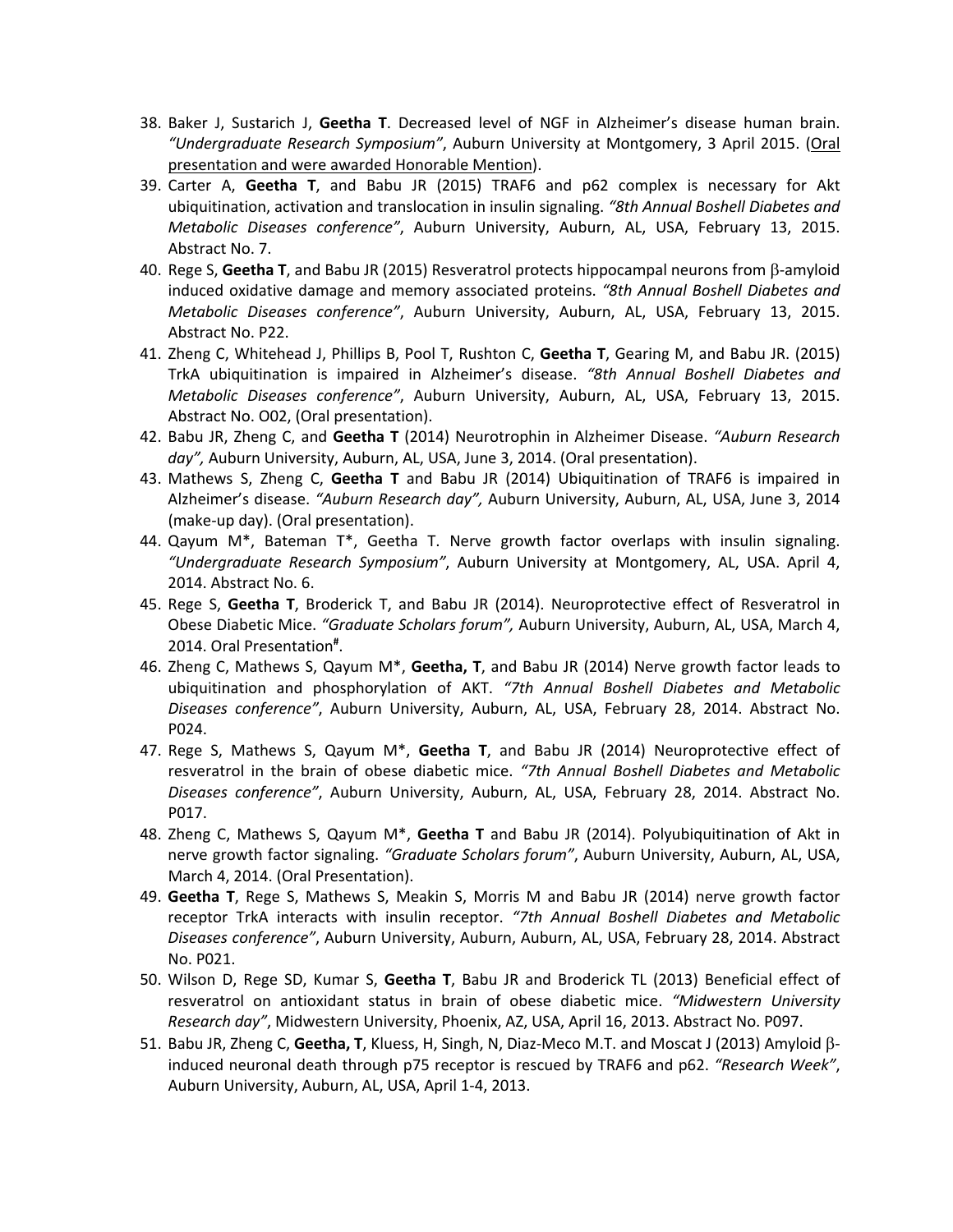- 52. Zheng C, Geetha T, Gearing M, and Babu JR (2013) Aß impairs TrkA polyubiquitination and activation of MAPK and Akt. *"6th Annual Boshell Diabetes and Metabolic Diseases conference",*  Auburn University, Auburn, AL, USA, March 1, 2013. Abstract No. P017.
- 53. **Geetha T**, Rege S, Mathews S, Meakin S, and Babu JR (2013) Interaction of IRS-1 with nerve  growth factor receptor TrkA. *"6th Annual Boshell Diabetes and Metabolic Diseases conference"*, Auburn University, Auburn, AL, USA, March 1, 2013. Abstract No. P021.
- 54. Rege S, Kumar S, Wilson D, **Geetha T**, Broderick T, and Babu JR (2013) Resveratrol protects the oxidative damage in the brain of ob/ob mice. *"6th Annual Boshell Diabetes and Metabolic Diseases conference"*, Auburn University, Auburn, AL, USA, March 1, 2013. Abstract No. P014.
- 55. Kumar S, Rege S, Wilson D, **Geetha T**, Broderick T, and Babu JR (2012) Attenuation of oxidative damage in brain of obese mice by resveratrol. *"Vanderbilt Diabetes Day",* Vanderbilt University, Nashville, TN, USA, November 14, 2012. Abstract No. 38.
- 56. **Geetha T**, Zheng C, Broderick T, and Babu JR (2012) Sequestosome 1/p62 regulates insulin stimulated glucose uptake. *"5th Annual Boshell Diabetes and Metabolic Diseases conference"*, Auburn University, Auburn, AL, USA, March 2, 2012. Abstract No. P013.
- 57. Babu JR**,** Diarra A, **Geetha T** (2011). Sequestosome 1/p62, a new family member in the IRS-1 signaling complex. *"4th Annual Boshell Diabetes and Metabolic Diseases conference",* Auburn University, Auburn, AL, March 4, 2011.

### **Grants and Contracts**

### **Funded Grants:**

- 1. Alabama Agricultural Experiment Station (AAES) ARES Award for Interdisciplinary (AIR) funding program: Factors associated with disparities in childhood obesity. Role: PI, \$149,873 (Oct 1, 2019-Sep 31, 2021).
- 2. National Institute of Health (NIH) National Research Service Award (NRSA): Outcomes of Type 2 diabetes prevention and self-management education and support. Role: PI, Total Award: \$47,126 (July 1, 2020- June 30, 2021).
- 3. Women's Philanthropy Board Philanthropic Impact Grant: Hereditary and biological markers associated with childhood obesity. Role: PI, \$10,000 (July 1, 2019-June 30, 2020).
- 4. Alabama Agricultural Experiment Station (AAES) ARES Award for Interdisciplinary (AIR) funding program: Nerve growth factor administration for treating type 2 diabetes linked Alzheimer's disease. Role: Co-PI, \$142,747 (Oct 1, 2018-Sep 31, 2020).
- 5. Presidential Awards for Interdisciplinary Research (PAIR) Tier II: Center for Neuroscience. Role: Member of the team, \$637,000. (June 1, 2018-May 31, 2021).
- 6. Women's Philanthropy Board Philanthropic Impact Grant: Treating obesity in college-age women with trauma-informed nutrition care: A needs assessment. Role: Co-PI (July 1, 2018-June 30, 2019).
- 7. Alabama Agricultural Experiment Station (AAES) AgR-SEED Program: Racial and ethnic health disparities in children of Alabama. Role: PI (October 2018-Sep 2019).
- 8. Alabama Agricultural Experiment Station (AAES) Hatch funding Program: Childhood obesity in Alabama: Risk Factors. Role: PI, \$644,671 (Oct 1, 2018- Sep 31, 2023).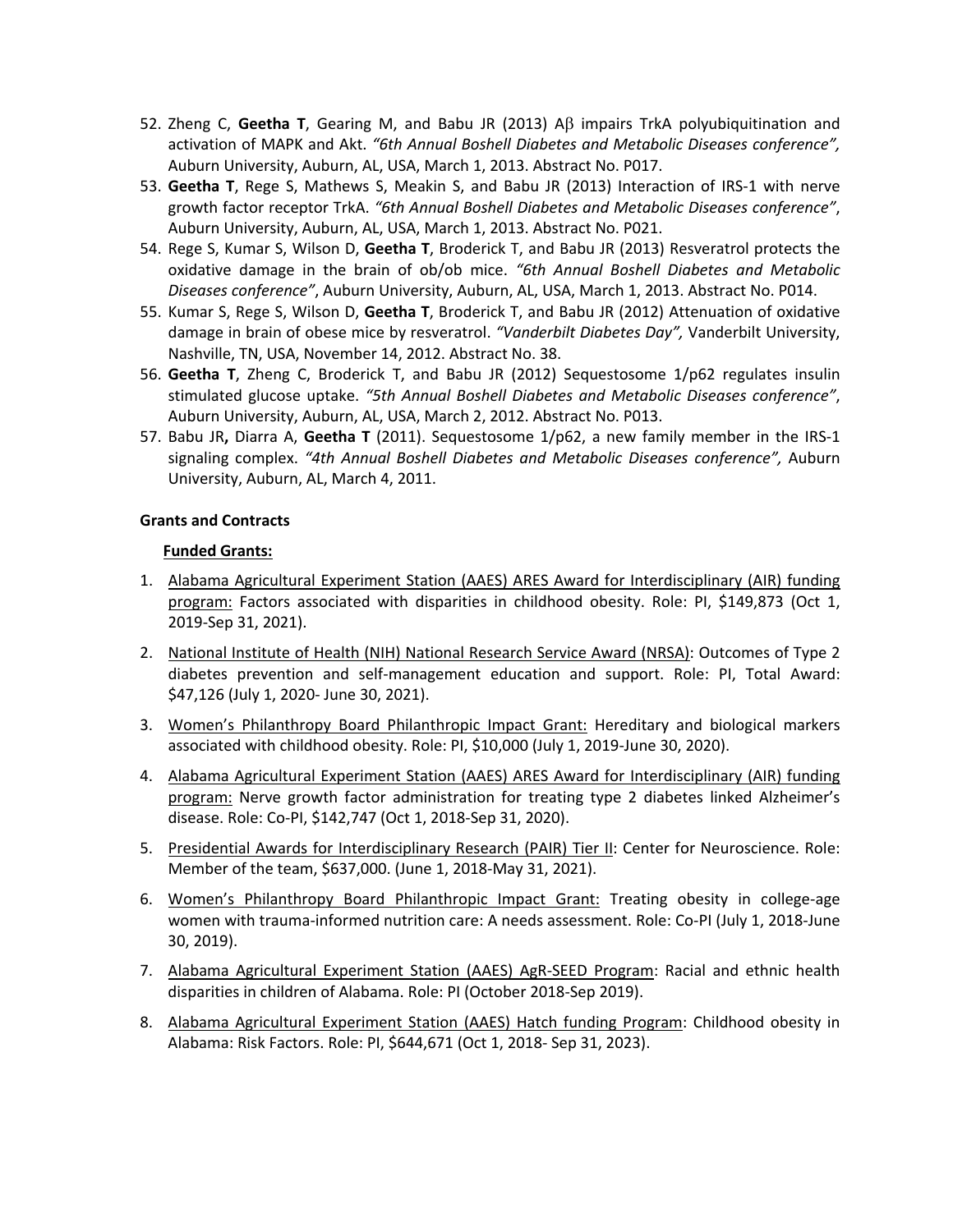- 9. National Science Foundation (NSF-LSAMP): The Greater Alabama Black Belt Region (GABBR) Alliances (Multi-institutional Partnerships) Role: PI from AUM (\$400,000), Total \$5,000,000 (Oct 1, 2017- Sep 31, 2022).
- 10. Grant-In Aid Award: Scaffolding proteins in insulin signaling. Role: PI (Oct 1, 2015-Sep 30, 2017).
- 11. Ida Belle Young Faculty Research Award: Cell Culture Facility for Health Sciences Research. Role: PI, (Jan 1, 2014-Sep 30, 2014).
- 12. New Faculty Grant-In Aid: Akt ubiquitination in NGF signaling. Role: PI (Jan 1, 2014-Sep 30, 2015).
- 13. Dean's Initiative Grant Award: Amyloid beta in TrkA signaling. Role: PI (Oct 1, 2013-Sep 30, 2015).
- 14. American Heart Association Postdoctoral Research Fellowship: Role of Atypical Protein Kinase C Interacting Protein p62 in Assembly of the Nuclear Factor kappa B Complex. Role: PI (July 1, 2002- June 30, 2014).
- 15. Senior Research Fellowship: University Grants Commission, Delhi, India. Role: PI (July 1, 1997- June 30, 2000).
- 16. Junior Research Fellowship: University Grants Commission, Delhi, India. Role: PI (July 1, 1995-June 30, 1997).

### **Student Fellowship/Awards:**

- 1. Center for Clinical and Translational Science (CCTS) Predoctoral Clinical/Translational Research Program (TL1) from NIH National Research Service Award (NRSA): Awarded to Brittannie Chester, Graduate Research Student. Role: Major Professor and dissertation supervisor. Total Award: \$47,126 (Stipend- \$25,320, project Funds- \$2,000, Travel support- \$1,500, Tuition support- \$16,000, Indirect cost- \$2,305) (July 1, 2020- June 30, 2021).
- 2. Undergraduate Research Fellowship: Awarded to Anna Fouty, Undergraduate Research Student. Role: Mentor. Total Award: \$1,500 (Fellowship: \$1,000, Project Funds \$500) (Fall 2020).
- 3. The Fred and Charlene Kam Endowed Fund for Research Excellence in Nutrition-Dietetics: Awarded to Anna Fouty, Undergraduate Research Student. Role: Mentor. Total Award: \$1,500 (Fall 2020 to Spring 2021).
- 4. 2020 Auburn Research Student Symposium: Second place was awarded to Priscilla Ayine in University-Wide Graduate Student Winners. Role: Major Professor and Dissertation Supervisor. Award: \$250.
- 5. Conference of Southern Graduate Schools Regional Competition Three Minute Thesis (3MT) Regional Competition Finalist: Peoples Choice (Group 2) was awarded to Brittannie Chester, Graduate Research Student. Role: Major Professor and Dissertation Supervisor (March 2020).
- 6. 2019 Three Minute Thesis (3MT) Finals Competition, Auburn University: First place was awarded to Brittannie Chester, Graduate Research Student. Role: Major Professor and Dissertation Supervisor. Award: \$500.
- 7. Undergraduate Research Fellowship: Awarded to Anna Fouty, Undergraduate Research Student. Role: Mentor. Total Award: \$3,000 (Fellowship: \$2,250, Project Funds \$750) (Fall 2019 –Spring 2020).